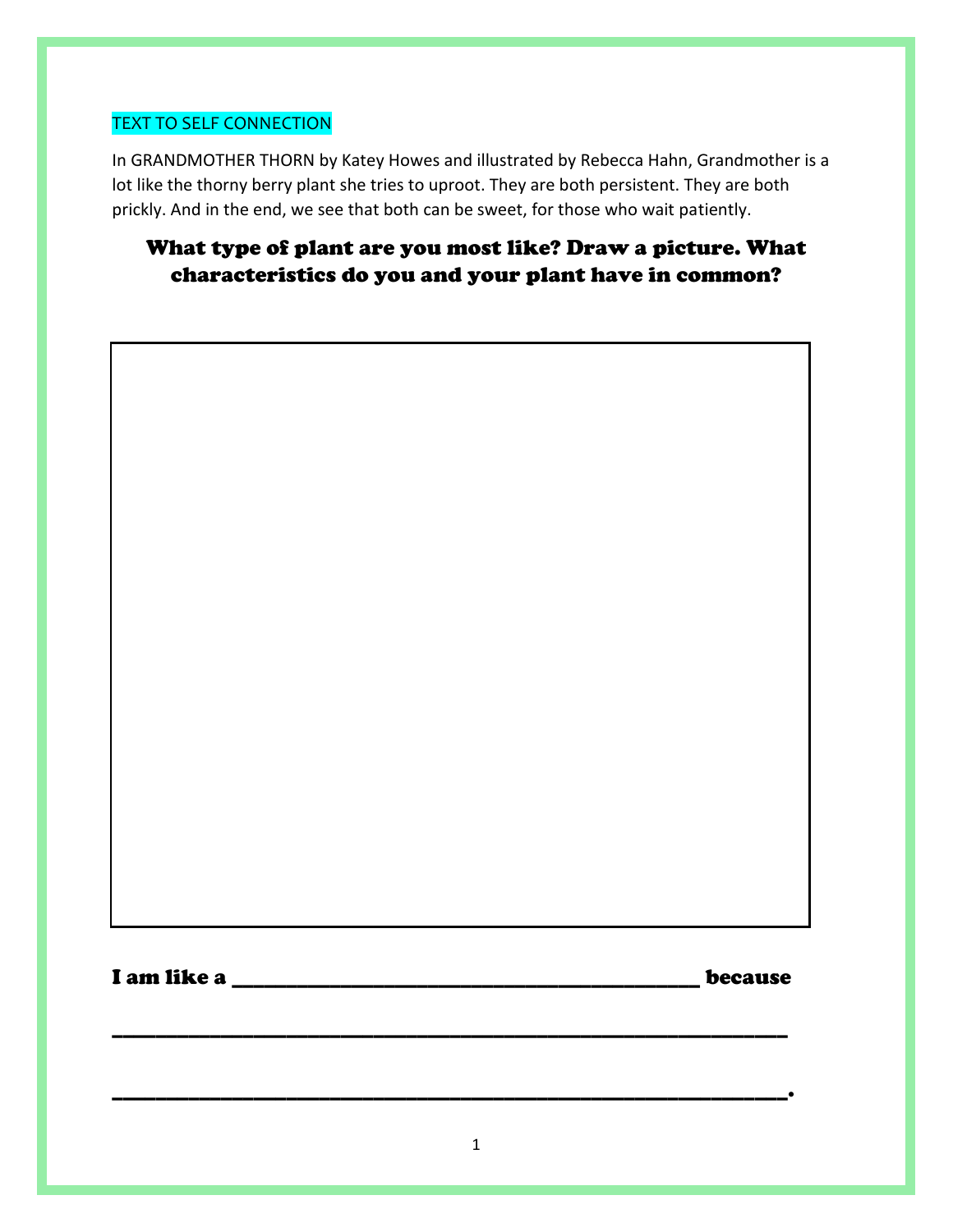#### RL.K.4 ASK AND ANSWER QUESTIONS ABOUT UNFAMILIAR WORDS IN A TEXT

GRANDMOTHER THORN by Katey Howes, illustrated by Rebecca Hahn (Ripple Grove Press, 2017) contains many words that may be unfamiliar to students, but can be decoded using the illustrations and context.

- 1. Read the book aloud once, showing students the pictures.
- 2. Read the book a second time, stopping at words that may be unfamiliar to students. These might include:
	- Painstaking
	- Precision
	- Maintain
	- Forbade
	- Prevail
	- Gravelly
	- Mutter
	- Disturb
	- Disrupt
- Marvel
- Symmetry
- Dimple
- Grate
- Wither
- Drought
- Disrepair
- Conquer
- 3. Make your own word vine! Draw a twisting vine on the board or make one from green yarn stapled/taped to a bulletin board or wall.
- 4. Have students write a word with a synonym, definition or picture showing the meaning on a berry. (see printable on page 3 of this document)

#### **SOCIAL STUDIES CONNECTION: GLOBAL FOODS**

*Dorayaki* are a popular treat in Japan. They are similar to small sweet pancakes, sandwiched together around a filling of sweet bean paste. You can watch a video of how to make dorayaki here[: http://www.japanesecooking101.com/dorayaki-recipe/.](http://www.japanesecooking101.com/dorayaki-recipe/) Then discuss favorite desserts and sweet treats from cultures around the world. Kids may know of traditional treats from their heritage, or you can investigate recipes in a book like The Kids' Holiday Baking Book: 150 Favorite Dessert Recipes from Around the World by Rosemary Black. <http://us.macmillan.com/thekidsholidaybakingbook/rosemaryblack/9781466857995/> Find more picture books featuring food around the world at <http://www.pragmaticmom.com/2015/05/top-10-multicultural-picture-books-food>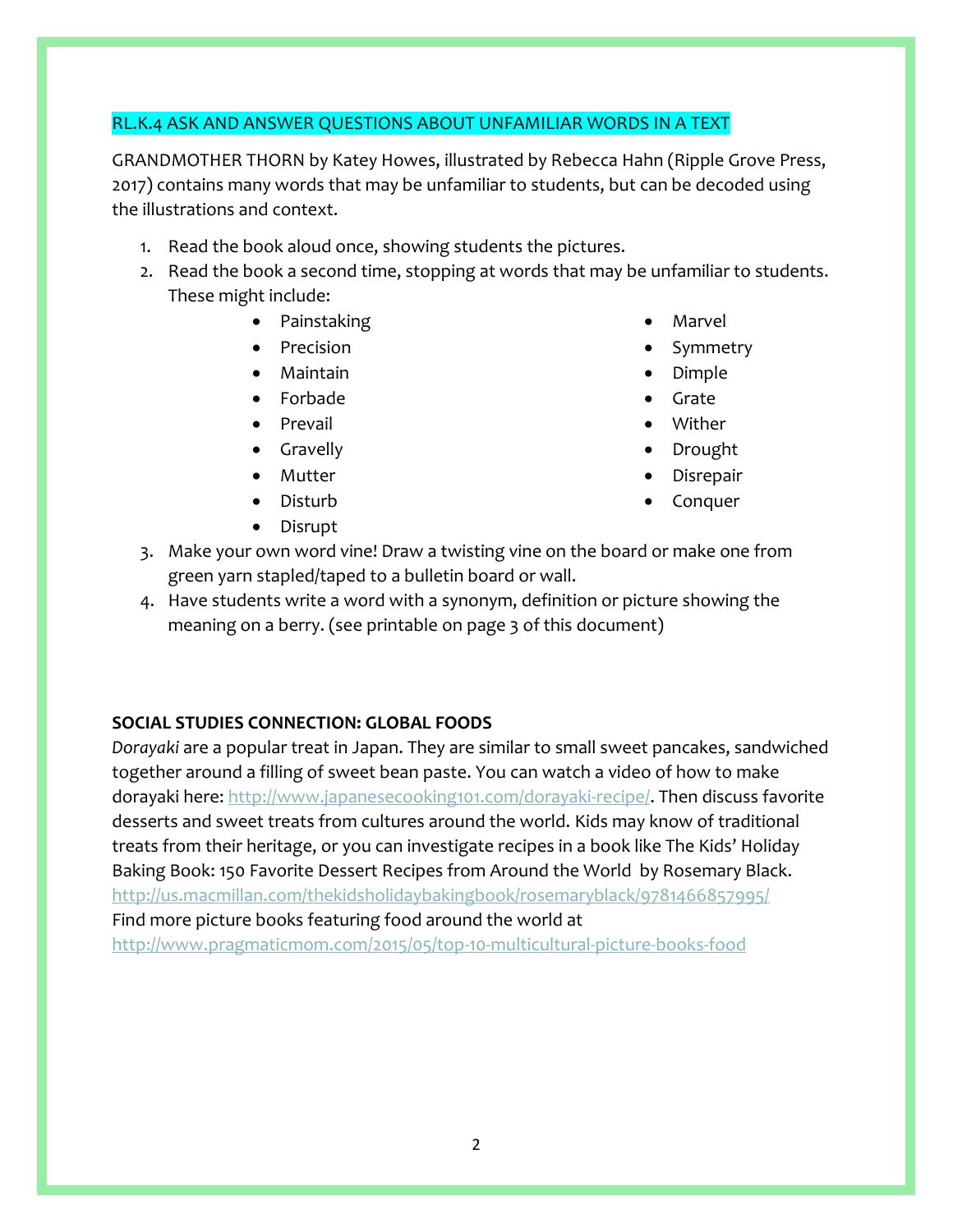# GRANDMOTHER THORN Berry Printable

Color, cut and add to a class word vine/figurative language vine!

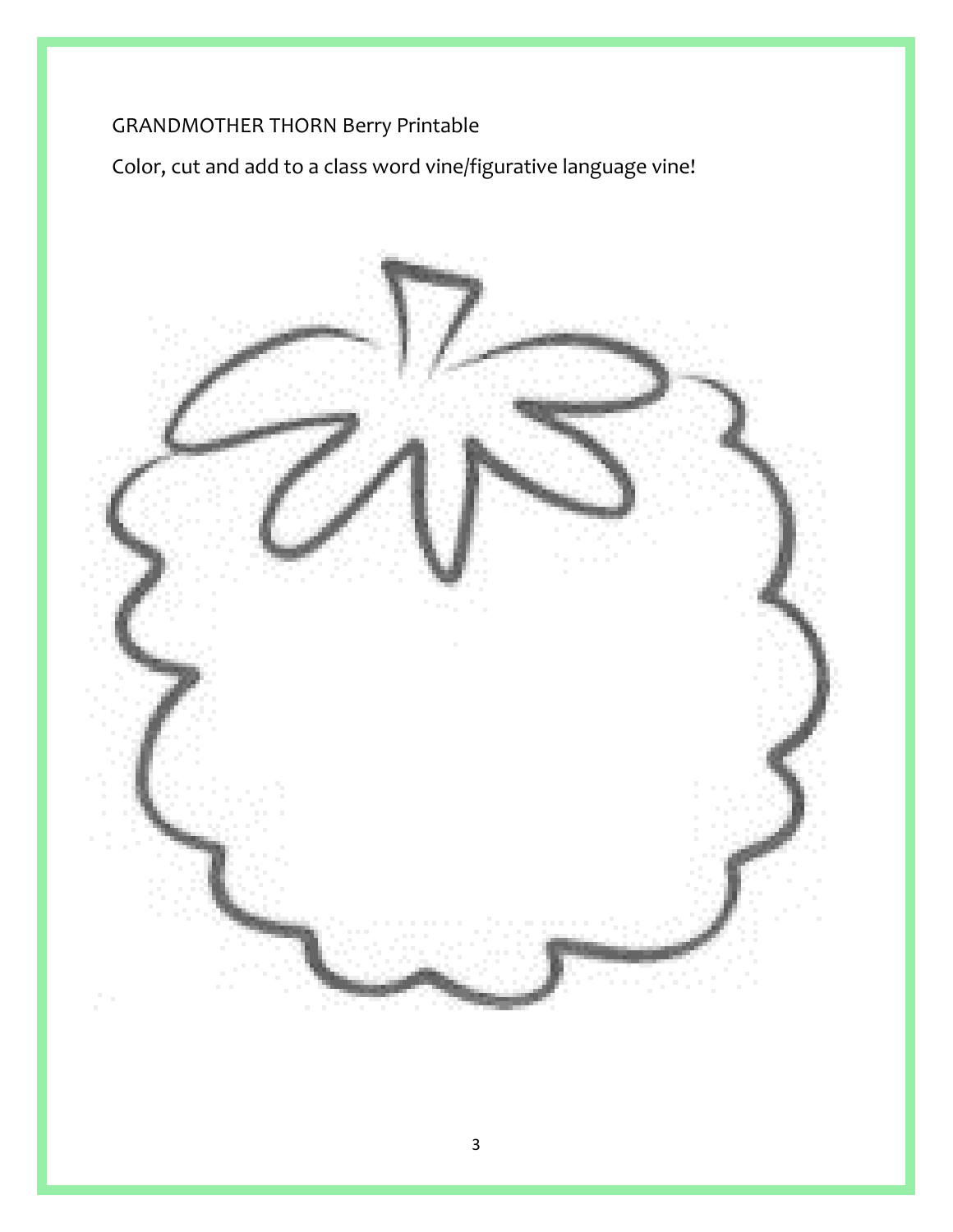# RL 1.7 USE ILLUSTRATIONS AND DETAILS IN A STORY TO DESCRIBE ITS CHARACTERS, SETTING, OR EVENTS.

In GRANDMOTHER THORN, the illustrator uses a 2-page spread broken into 4 panels to show the passage of time. Classes can study this series of panels to learn about ways illustration conveys information not found in the text. They can create their own four-panel illustration to show the passage of time. Other illustrations in the book provide clues about events and emotions. Children can identify how these elements contribute to their understanding of the words.

- 1. Read GRANDMOTHER THORN aloud to the class, pausing to show the pictures.
- 2. Return to the pages showing 4 scenes of Grandmother trying to uproot the plant.
- 3. Ask the class to describe what is happening in these pictures. You may cue students with questions like
	- What stays the same in each panel?
	- What differences do you see?
	- What do you think the illustrator was trying to show with these panels?
	- What does this series of images tell you about Grandmother Thorn? About Ojiisan? About the plant?
	- How much time do you think passes in these four panels? How can you tell?
- 4. Brainstorm ways an illustrator could indicate the passage of time other than the method used in the book. Some examples might be:
	- Physical changes as people grow/age
	- Movement of sun across the sky
	- Task being accomplished in sequential steps
- 5. Have each child fold a piece of paper three times, accordion-style, to create a fourpanel template. Ask each child to draw a series of scenes that use one of these techniques, or one of their own imagining, to show the passage of time. You may ask them to create a fictional story, illustrate part of a familiar story, or illustrate an autobiographical experience.

#### **SCIENCE CONNECTION**: **SEASONS**

The illustrated panels show four seasons of the year. But when she started writing GRANDMOTHER THORN, author Katey Howes didn't know if Japan experienced four seasons. She did research and discovered that most of Japan has a TEMPERATE climate, cycling through the four seasons of Spring, Summer, Fall and Winter. Do you live in a temperate climate?

On a globe or map, identify Japan and where you live. Then, choose other countries. Use research to find out whether they also have four seasons. Notice how countries closer to the equator and at the poles do not experience as much variation in temperature over the year, and therefore don't experience the same cycle of four seasons.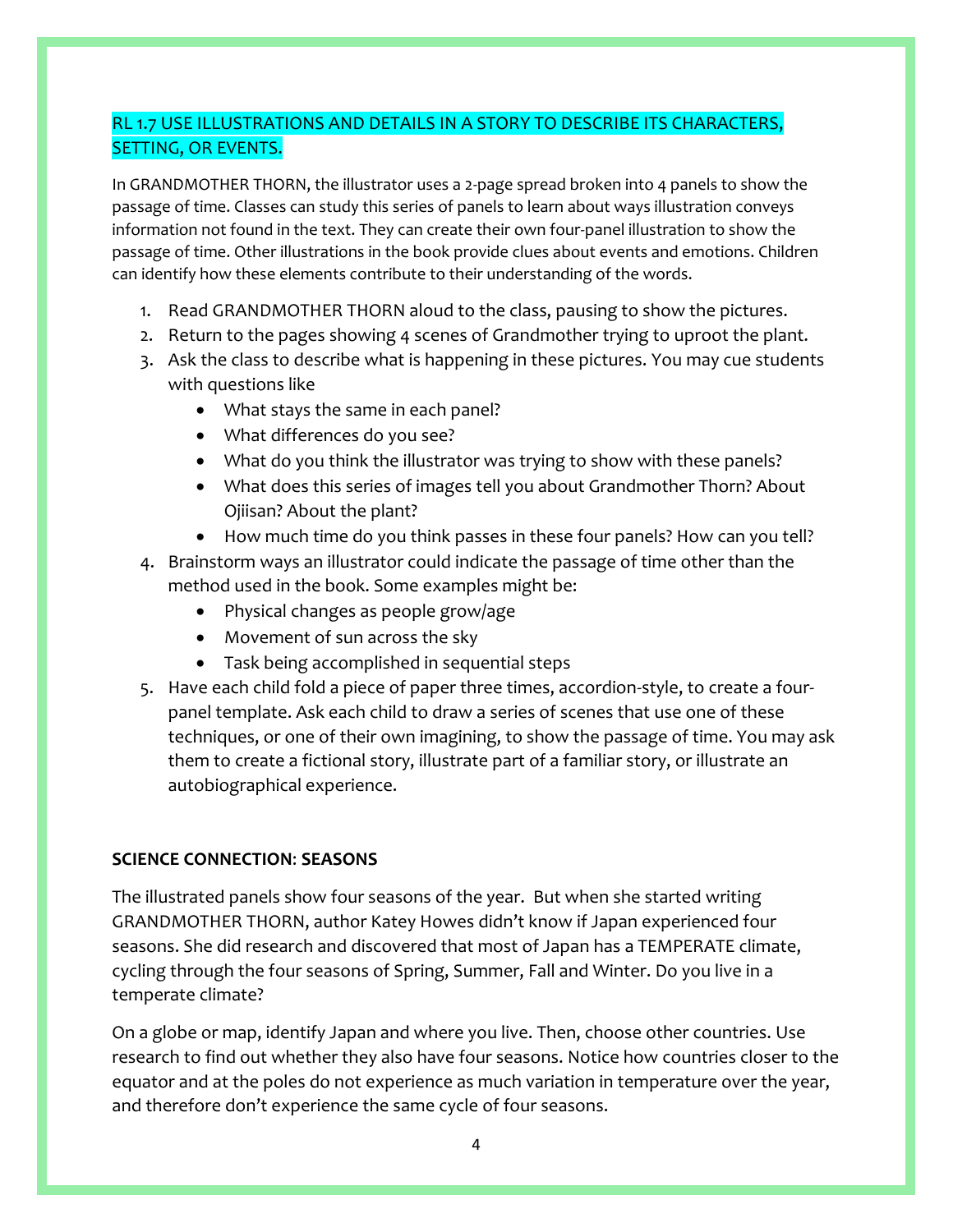# RL 2.1 ASK AND ANSWER SUCH QUESTIONS AS WHO, WHAT, WHERE, WHEN, WHY AND HOW TO DETERMINE UNDERSTANDING OF KEY DETAILS IN A TEXT

GRANDMOTHER THORN by Katey Howes, illustrated by Rebecca Hahn, offers an opportunity to use key questions to deepen understanding of a text.

- 1. Read GRANDMOTHER THORN aloud to the group, or allow children to read copies independently.
- 2. Create a question chart on the board or large sheet of paper to answer the questions one at a time, or have each student complete their own chart.
- 3. Starting with **WHO**, each individual or the whole group can choose a character from the text.
- 4. Next answer **WHAT**, entering an action or plot point from the text.
- 5. Discussion of **WHERE** may include reference to outside resources that show where Japan is on a map, or photographs of the Japanese countryside. (see Social Studies Tie-In below for more) Discuss how this question helps establish the setting.
- 6. **WHEN** the time period of GRANDMOTHER THORN is not specified, though students may speculate. Using comparative terms such as "before" or "after" to refer to other events in the story is also a valid way to answer this question. This question also helps to establish setting.
- 7. Students may have differing opinions on **WHY** and **HOW**. Allow for discussion and for multiple answers. What clues in the text or illustrations can students use to help them determine WHY and HOW?

#### **ART CONNECTION:**

Author Katey Howes was inspired by traditional wood block prints by Japanese artist Ando Hiroshige when picturing the fictional Shizuku Village. Students can view Hiroshige's famous series of prints, *The 53 Stations of the Tōkaidō*, here:

[http://www.hiroshige.org.uk/hiroshige/tokaido\\_hoeido/tokaido\\_hoeido.htm](http://www.hiroshige.org.uk/hiroshige/tokaido_hoeido/tokaido_hoeido.htm)

The series depicts life in Japan along one of five major trade routes during the Edo time period, roughly 1603-1868. Students may be able to find similarities and differences between the landscape, architecture, and people pictured in Hiroshige's classic works and that depicted by modern artist/illustrator Rebecca Hahn in GRANDMOTHER THORN.

# **SOCIAL STUDIES CONNECTION: TRANSPORTATION AND TRADE**

Classes can also talk about the importance of trade routes both in Japan and elsewhere in the world, prior to the establishment of modern transportation such as railways and highways. An excellent companion book for this conversation is A SINGLE PEBBLE: A STORY OF THE SILK ROAD by Bonnie Christensen (Roaring Brook Press, 2013.)